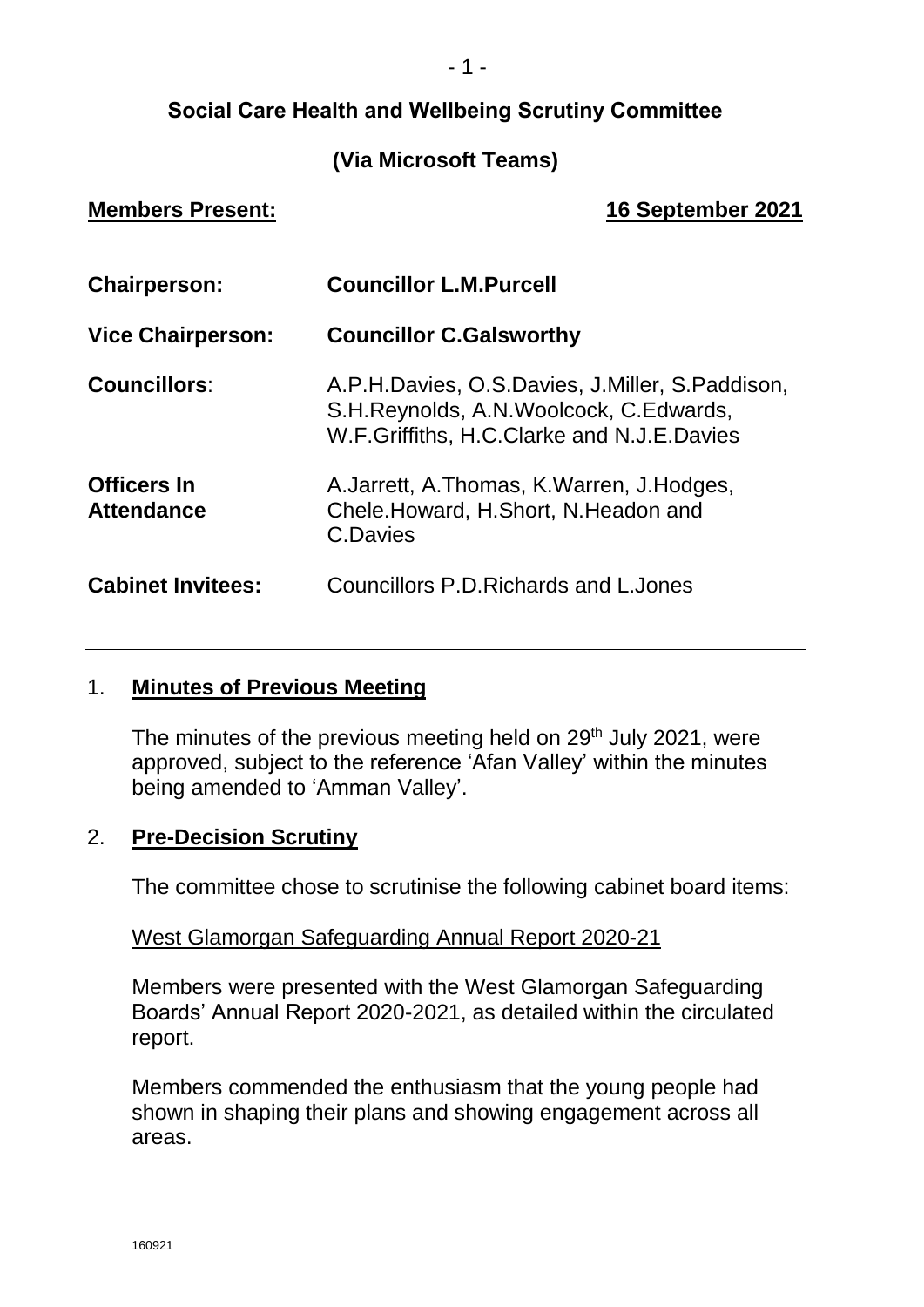Discussions took place around the statement detailed within the report around obtaining a clear picture of the spread of Covid-19. Members asked for clarity around when the priorities were set and what was done with the data once collected. Officers explained that following the pandemic the plan changed overnight to ensure that safeguarding was being adhered to. It was important to have an understanding on the spread of the virus to see how we could try to reduce cases. It was noted that data was difficult to collate at the time due to workloads during the unprecedented time.

Following scrutiny, the report was noted.

### West Glamorgan Safeguarding Boards Joint Annual Plan 2021/2022

To present the West Glamorgan Safeguarding Boards Joint Annual Plan 2021/22 for approval, as detailed in the circulated report.

It was noted that the previous 'Education, leisure and Lifelong Learning Director - Aled Evans' was detailed within the document. It was noted that this was written during Aled Evans being in post and the report was therefore correct.

Following scrutiny, the committee was supportive of the proposals to be considered by cabinet board.

## Health Board Proposals to Change Older People Mental Health **Services**

Members were informed of the proposed changes that were being made by Swansea Bay University Health Board (UHB) to Older People Mental Health Services.

Members shared their concerns on the timing of the conclusion of the Consultation in relation to the proposals to change Older People Mental Health Services. Members felt that they should have been considered and invited to participate within the consultation period.

Members asked the following questions on the understanding that the relevant officers may not have a response and the questions would therefore be required to be put to the Health Board:

• It was discussed that the report mentioned that there was a lack of confidence from Commissioning Colleagues in the Local Authority and that Care Homes could be a replacement for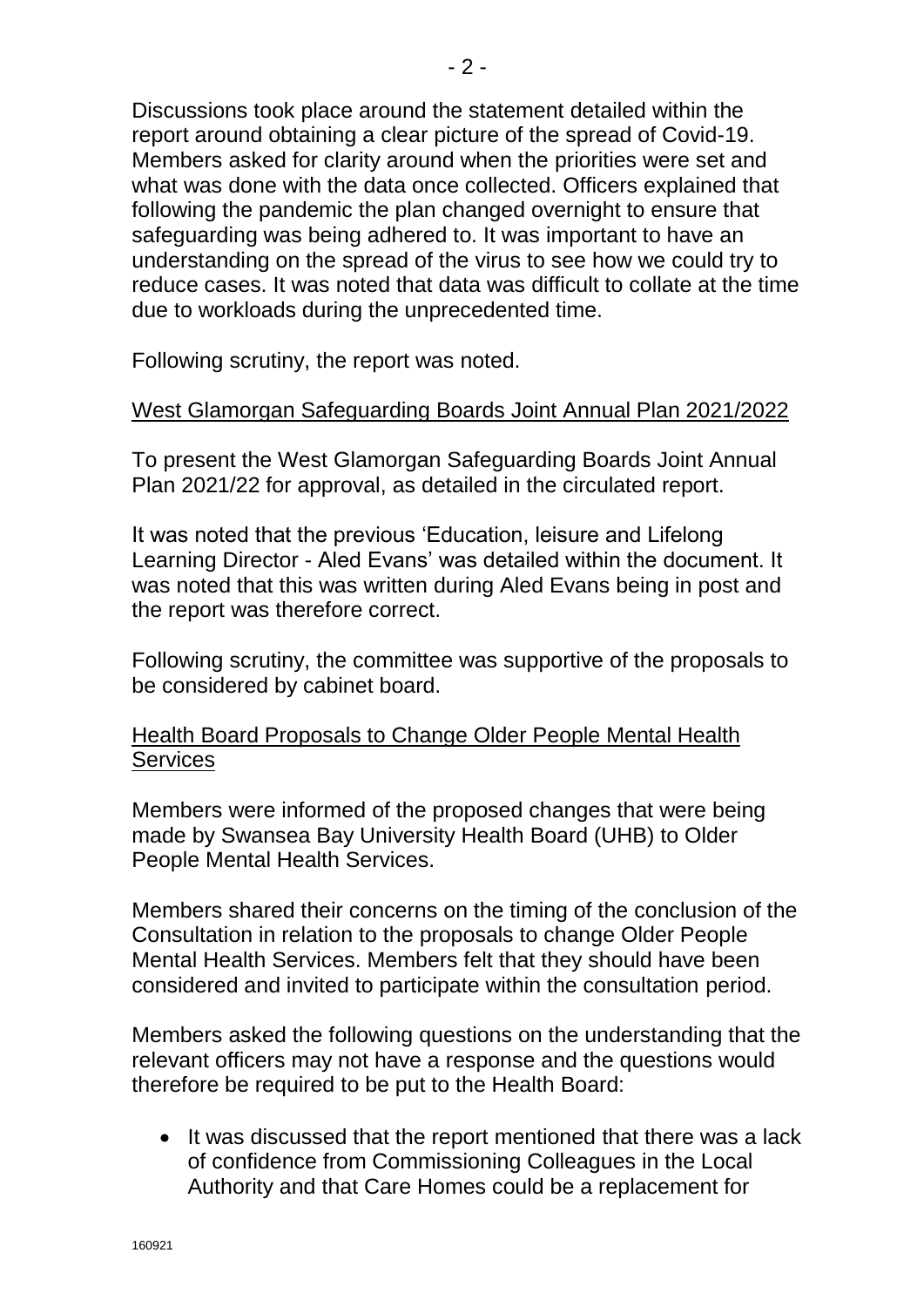hospital care. It was noted that Officers had included this concern within their response to the Health Board and Members may wish to also raise this with the Health Board.

- Members asked that evidence be provided on the investment in to Community Services.
- Costings were discussed around the 24 hour care that would be required in care homes as detailed within the report. It was noted that Officers had included this concern within their response and members may wish to also raise this with the Health Board.
- Discussions took place around the potential development of mental health concerns for those already a residing at a nursing home. What would be the result and replacement following the reduction of beds in Tonna?
- Members aired their concern around the centralisation of services in Swansea, creating further distance from the valleys.
- Members asked that Cross-boundary co-operation be considered.

Following the discussion Members proposed and agreed that the Chair write a letter to the Health Board on Behalf of the Committee. Sharing their concerns around the proposals to change Older People Mental Health Services. Along with inviting the Health Board to a future meeting to discuss these proposals and providing them an opportunity to respond to the questions that had been raised at today's meeting.

Following, scrutiny the Committee noted the report subject to the agreed proposal above.

# 3. **Forward Work Programme 2020/21**

The Forward Work Programme was noted.

# 4. **Access to Meetings**

**RESOLVED:** that pursuant to Section 100A(4) and (5) of the Local Government Act 1972, the public be excluded for the following items of business which involved the likely disclosure of exempt information as defined in Paragraph 14 of Part 4 of Schedule 12A to the above Act.